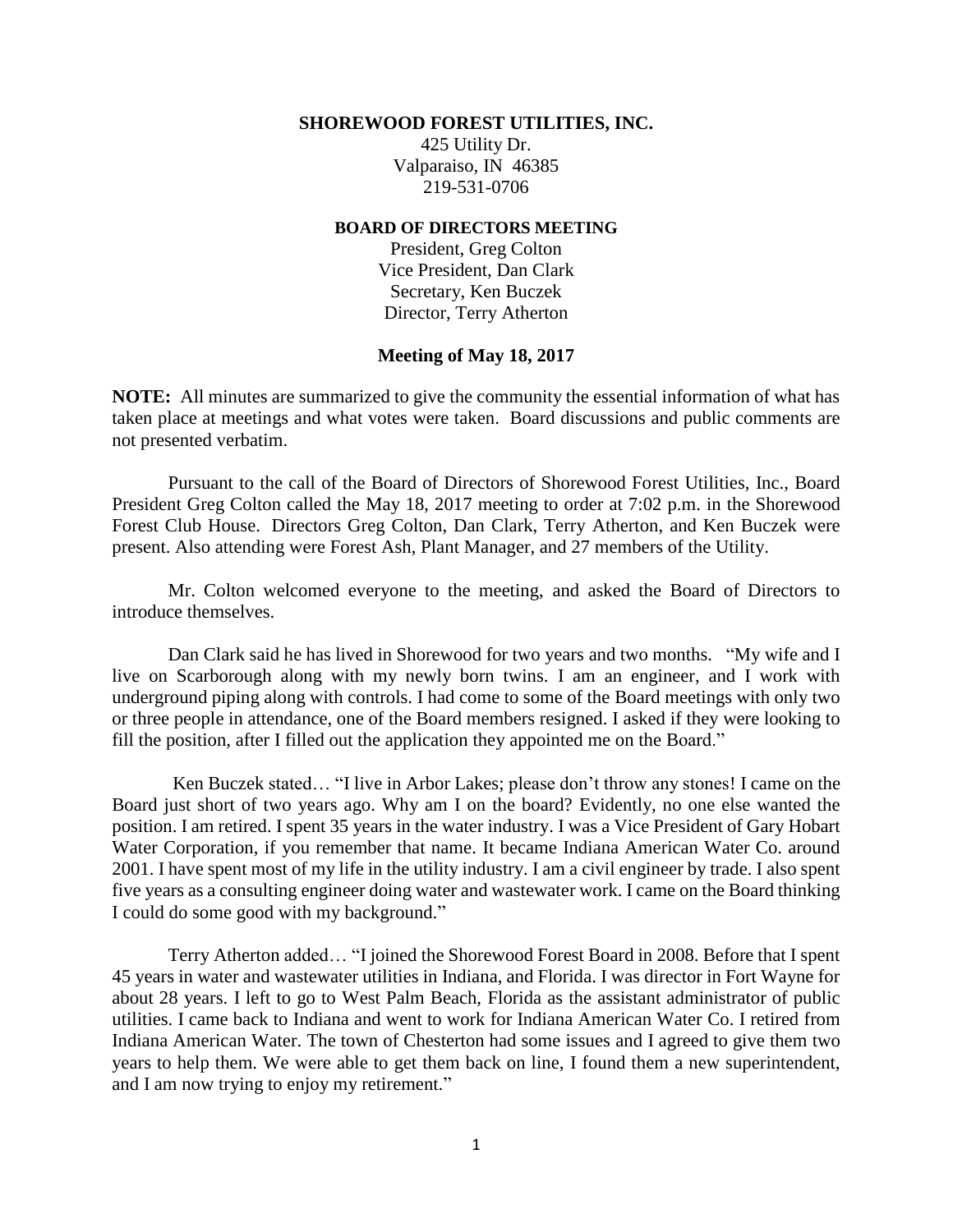Greg Colton stated… "I have a utility law background. I was with the Indiana Regulatory Commission for 12 years. I moved from Indianapolis to work for NIPSCO, and worked for them for seven years. I have been on the Board since 2013. It is a pleasure working with these guys and to see how a utility operates. I have been enjoying this up until recently."

Forest Ash added… "I am your plant operator. I have been dealing in wastewater for 22 years. I have been with Shorewood for about 19 ½ years. I am a Class 3 operator; your facility requires only a class 2. I have the time and experience to be a Class 4, however because I only operate a Class 2 facility, IDEM will not allow me to excel to a Class 4."

### **Approval of Prior Minutes:**

Board President Colton asked if there were any questions concerning the minutes from the previous Board meeting of April 20, 2017. There were none. The minutes of the Board of Directors Regular Meeting of April 20, 2017 were then accepted and approved.

### **Shop Report:**

A copy of the March 14, 2016 through April 17, 2017 Shop Report, prepared by Forest Ash, Plant Manager, was distributed to all Members who were present, and is summarized as follows:

# **Shop Report**

April  $18<sup>th</sup>$  through May  $16<sup>th</sup>$ , 2017

# **Main Plant:**

- 1. Permit capacity is 450,000 GPD. We had an average flow of 223,900 GPD and our high flow was 476,600 GPD. We treated a total of 6.7 million gallons of wastewater last month, or 50% of our permitted capacity. The following percentage rates are an indication of how efficiently the plant is operating: 99.6% removal of BODS; 99.6% of Suspended Solids; 99.6% of Ammonia; and 97.1% of Phosphorus (80% minimum).
- 2. On April  $25<sup>th</sup>$ , we walked to the creek for our normal monthly inspection.
- 3. On April 24th, microscreen 2 called for auger VFD failure. We turned the other microscreen and cleaned out the auger.
- 4. We have gone 12 months without a violation.
- 5. On May  $9<sup>th</sup>$ , we noticed the fan in the microscreen building making noise. We found the belt was worn and loose and replaced it with a new belt.
- 6. We have had to reset the SCADA twice due to it not calling under alarm conditions. We have also asked GG Net to give us a price for a new computer for the SCADA system. It is approximately 10 years old and needs replaced.
- 7. We have been scraping the final filters from chipping paint and rust in preparation of painting.

# **Lift Stations:**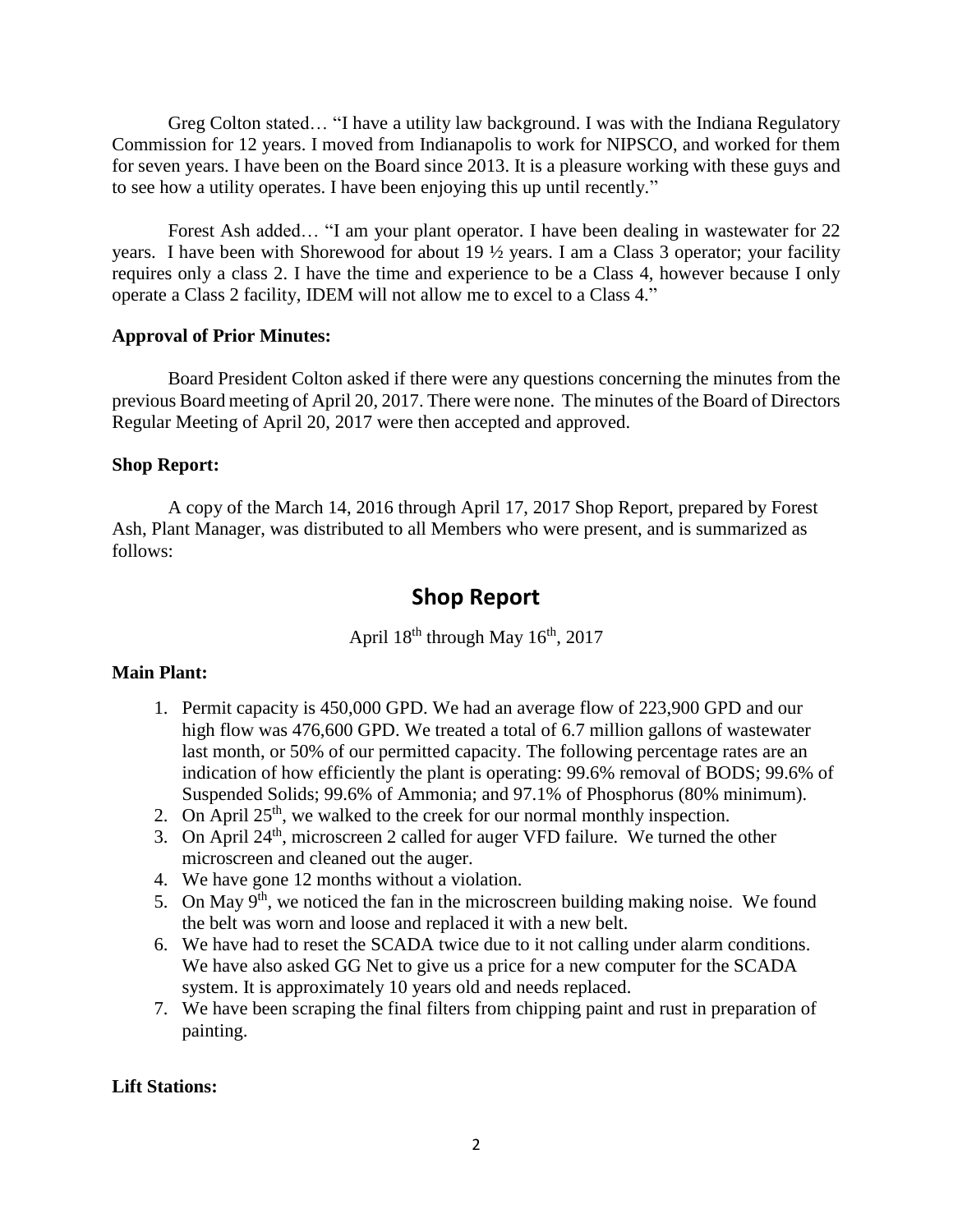| <b>Station</b>     | <b>Cycles</b> | Run<br><b>Time</b><br>(hrs) | <b>Station</b>         | <b>Cycles</b> | Run<br><b>Time</b><br>(hrs) |
|--------------------|---------------|-----------------------------|------------------------|---------------|-----------------------------|
| Sagamore           | 757           | 40.6                        | <b>Nature Preserve</b> | 1707          | 217.2                       |
| Pixley             | 464           | 29                          | Devon                  | 2048          | 60.9                        |
| Edgewood           | 505           | 70.1                        | Main                   | 7918          | 186.3                       |
| <b>Surrey Hill</b> | 494           | 27.4                        | Wessex                 | 582           | 71                          |
| Wexford            | 497           | 34                          | Scarborough            | 560           | 14.4                        |
| Amhurst            | 1450          | 136.5                       | Shorewood ct.          | 1440          | 157.8                       |
| Roxbury            | 2176          | 82.7                        |                        |               |                             |

1. Lift station pump run times from April 1 - 30, 2017

On May 4<sup>th</sup>, Nature Preserve did not transfer power back after the generator ran. We reset the power and put it back in service.

On May 10<sup>th</sup>, we went to Sagamore 2 and removed the spark plugs from the generator and sprayed penetrating oil in the cylinders in preparation for a startup.

On May 16<sup>th</sup>, we pulled pump 1 at Shorewood Ct. We removed rags and put the pump back in service. The pump failed again the same day.

#### **Sewer Lines & Manholes:**

No issues this month.

#### **Other:**

We put cold patch on a hole in the driveway.

CJ from Nexom called and informed me that the company has agreed to give us the new clam shell screen at the end of the augur. They will ship it to us as soon as it is made.

Submitted By Forest W. Ash

#### **Questions on Shop Report:**

Mr. Colton asked if there were any questions on the Shop Report. Mr. Atherton asked if we are planning on repairing or sealing the driveway to the Utility anytime soon. Mr. Ash stated that he is going to put it into next year's budget. Mr. Atherton then asked if we were going to charge the POA for half the repairs since it is in their lease agreement. Mr. Ash stated that he was going to talk to Julie and let her know that she needs to allocate funds for the repair in her budget next year.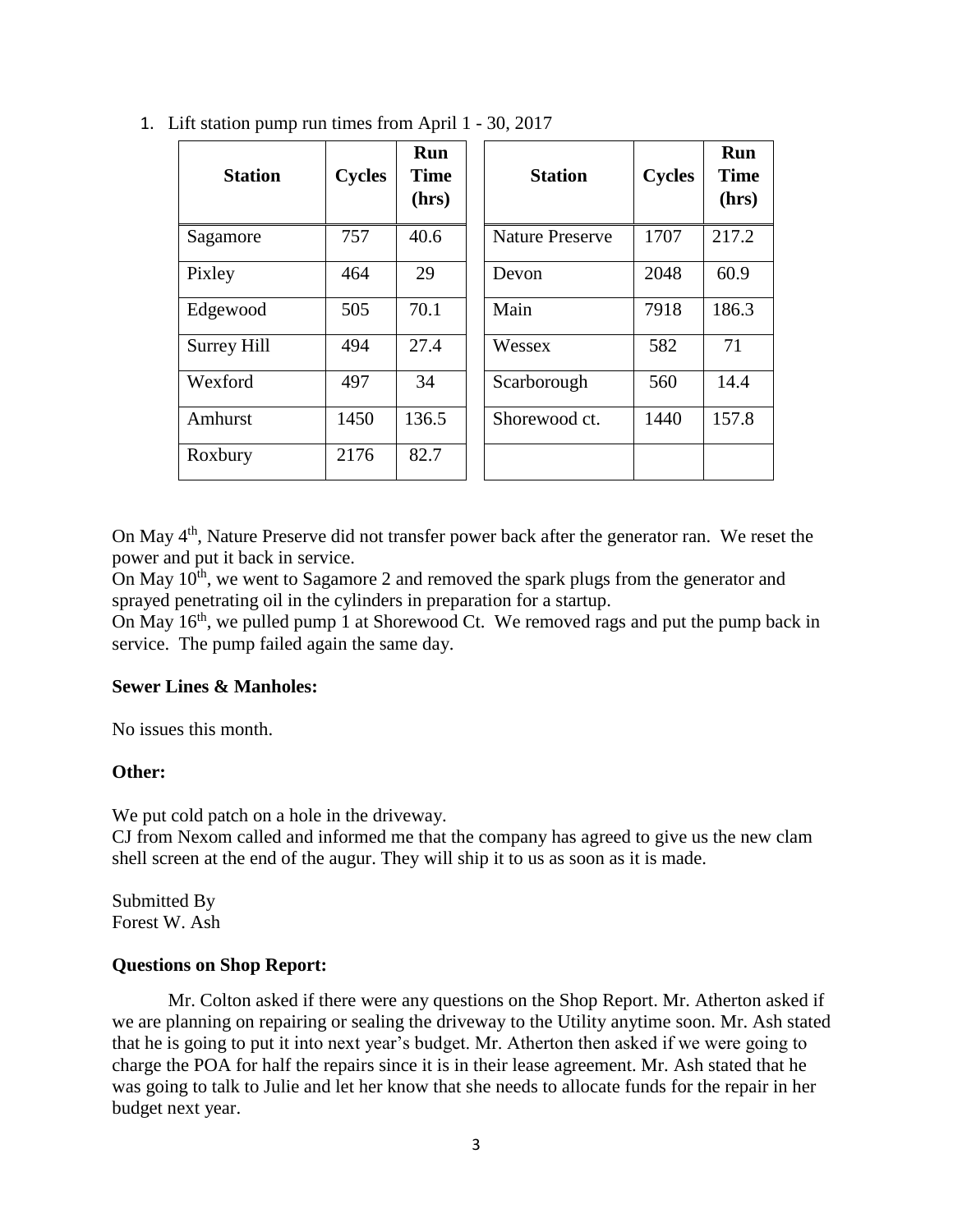Mr. Clark asked, when the VFD failed was it a jam alarm or a false alarm? Mr. Ash explained that when the auger jams, it trips the VFD and that gives us the alarm. Mr. Clark stated that it was an overload alarm then. Mr. Ash stated that was correct.

In response to a question, Mr. Ash stated that the clam shell for the microscreens was now going to be free of charge rather than at the 50% discount that Nexom previously offered. Mr. Ash stated that he talked to CJ concerning the issue, and told CJ that since it was Forest's idea along with other ideas we have given Nexom, that they ought to just give the clam shell to us. Mr. Ash also asked Tony from McMahon to follow up with Nexom. As a result, it is free of charge.

Mr. Colton asked how we determined that the SCADA system was not communicating. Mr. Ash explained that when we come in, the first thing we do is to look at the SCADA system. There were a couple of times that were in a state of alarm, but it did not dial us. We would have to reset the CPU to get it to communicate. Mr. Colton asked if it was a software or a hardware issue. Mr. Ash stated that he felt it was an old computer issue. Mr. Colton asked if there was any way to determine what the issue was. Mr. Ash stated that he could ask the question but the computer is 10 years old and needs to be replaced. Mr. Clark asked if it was a model XP or Windows 7. Mr. Ash stated that it was an XP, and that he had contacted Wonderware, which is the program we have for SCADA, and they have stated that the software will work on Windows 7 but not Windows 10. Mr. Clark stated that in his field he runs into the same problem with software, and that the Utility has had good service out of the machine and it is just time for a replacement.

Mr. Colton asked if there were any other questions. There were none.

#### **Treasurer's Report**:

Director Terry Atherton gave the financial report: Restricted Bonds total \$133,201; Debt Service Reserve of \$288,037 with a Debt Service Reserve target of \$325,920, leaving an amount still owed of \$37,883. Capital Replacement Fund totaled \$810,939; Construction Funds totaled \$163,725; Capacity Fees totaled \$358,371; and Restricted Investments totaled \$1,333,034. The Utility currently has Total Operating Funds of \$291,977 and 4.9 months of cash on hand. We have \$864 of payables and \$118,659 in receivables. We had a total income of \$306,358 and expenses of \$108,236; leaving a net Operating Income of \$198,123 for the year to date. Bond payments totaled \$113,438, resulting in an Income after Bond Payments of \$84,685. The Debt Service Coverage Ratio is 1.71. The Utility is required to maintain a Debt Service Coverage ratio of 1.25.

Mr. Colton asked if there were any other question. There were none.

#### **Old Business:**

Mr. Colton reminded everyone that we had a CTA expansion vote last month and the tally was as follows: inside Shorewood Forest there were 204 "yes" and 186 "no" votes; outside Shorewood Forest there were 72 "yes" and 14 "no" votes. With the regard to the expansion there are a couple of steps remaining to be addressed and that includes submitting the CTA expansion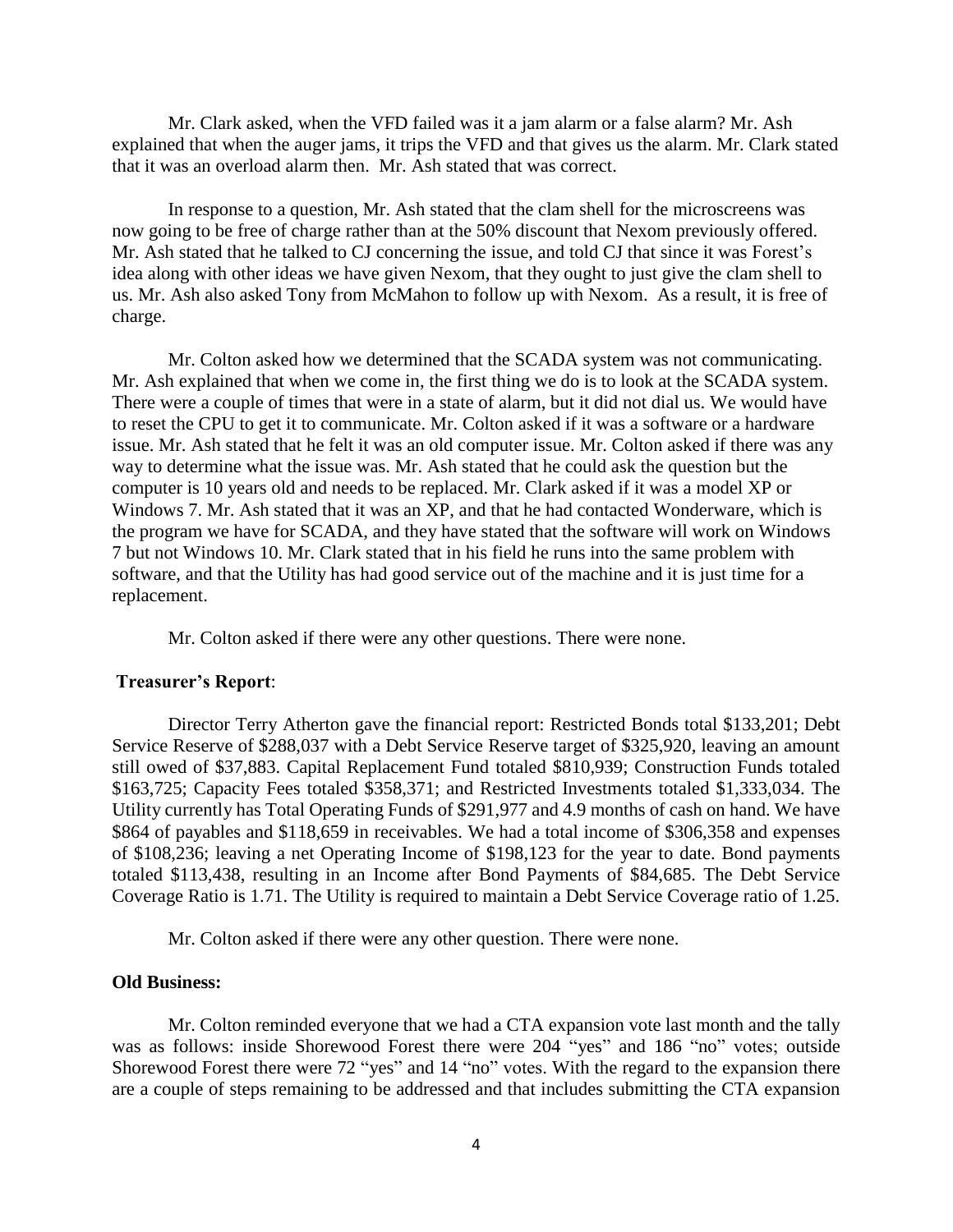request to the IURC for approval. The IURC has legal authority over CTA expansions and we cannot expand unless they tell us we can. We have not submitted a request to the IURC yet. We would also have to get a commitment from the developer in the form of a contract, and we have not done so as yet. The Board is considering when and how to do that in light of the fact that there has been a law suit filed against the Board, so it now requires careful consideration on how to proceed. We do currently have counsel representing the Board, however we do not know who the counsel will be during the litigation process, since that will be determined by our insurance carrier. We do have a Directors' and Officers' insurance policy in place. When we get into litigation, the insurance should pick up the associated costs. However people need to know that we have already had to use counsel and as of today we have experienced about \$10,660 in legal fees.

### **New Business:**

Mr. Colton asked Mr. Ash to discuss the copier machines that we are considering acquiring. Mr. Ash stated that all the machines were comparable to each other, that they all have the same warranty and that he would rather go with the refurbished machine from AT Business since they are a local company and Mr. Buczek has had some experience with them. There was a discussion on the purchase of a new machine vs. the purchase of the refurbished machine. Mr. Buczek made a motion that if the copy count on the refurbished machine was not high, we should purchase the refurbished machine. It was agreed that Forest would get the copy count and email it to the Board for a decision. Mr. Clark seconded the motion and the motion passed.

Mr. Colton then asked Mr. Ash to discuss the upgrade on the CPU. Mr. Ash said we have received a quote from GG Net, our IT people. They are looking at two options. One option is to replace the SCADA system computer. The second option is to replace Mr. Ash's computer and then use his computer for operating the SCADA system. Mr. Ash recommended that we just replace the SCADA computer, because we are on a tight budget and since this is not a capital expense, it will go against our expense budget. Mr. Atherton made a motion to accept the bid to replace the SCADA computer. Mr. Buczek seconded the motion. Mr. Colton asked if there was any discussion, there was none. A vote was taken and all were in favor. The motion passed.

Mr. Colton stated that the Board election was coming up in July for three positions, and there also was currently one open position on the Board. The election will be held on July 20, 2017, and the Candidates' Night will be held on June 15, 2017. The Utility has received nine applications, but there is an issue concerning some of the applications. The Utility's Bylaws and the Application Form itself state that the candidates and their sponsors must be in "good standing." The Board has referred the matter to its attorney for a legal opinion but has not received an answer as of yet. All of the applicants will be contacted once we receive the decision from our attorney. Mr. Colton said the reason we are not going to recognize the candidates tonight is we do not want to publicly reveal the names of those who may not be in "good standing." We do not publicly discuss the standing of any resident with anyone. Therefore, if a person is not in "good standing," they will be personally notified by the Board of their status. If you would like to know who is running, it will be posted on our web site.

With the regards to the lawsuit, Mr. Colton stated we have created a segregated account to keep track of the associated costs. The membership needs to know the costs that will be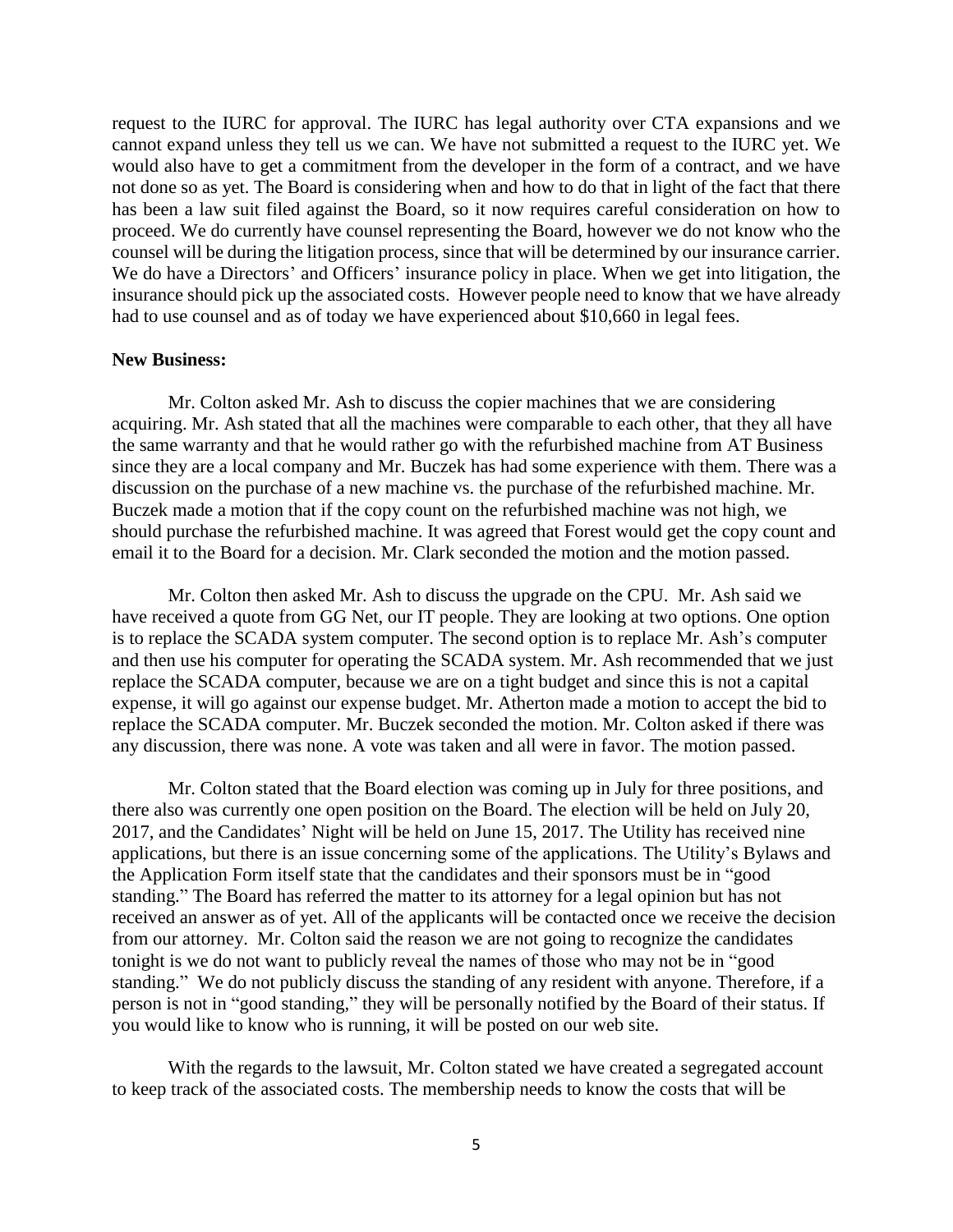incurred as a result of the lawsuit. Mr. Colton then stated that we have received a bill as of now for approximately \$10,660 in legal fees and asked the Board to make a motion to pay the bill. Mr. Atherton made the motion and Mr. Buczek seconded. All were in favor and the motion passed.

Mr. Colton asked if there were any comments from the Board. Mr. Colton stated that he had one. There is a lot of interest in the expansion of the CTA, and there is from the Board's perspective a lot of misinformation that has been floating around out there. The Board commissioned a capacity study in 2014 from an engineer that works in the sewage treatment field. The results of that finding will be posted on the web page for all to see. We also provided that information to the lawyers that have filed the suit. On June 8, 2017, we will have another informative meeting. The Utility's engineer will be present to discuss the study and to answer questions concerning the plant's treatment capacity.

Mr. Colton then asked if there were any comments from the membership.

James Korienek lot # 95 asked if the Board can make a comment on the law suit. Mr. Colton stated that he will make one comment on it. If you would look at paragraph 51 through 53 of the Complaint and compare it to the capacity report, you will see a big difference, and that might best summarize the differences in opinions here. You can get a copy of the suit as a public record at the Porter County court house.

Greg Schafer lot 196 said he wanted to put on the record that he submitted a candidate application on May 14th about 10 am and asked Forest if he would certify the application. Forest stated that he could not certify the application and it would be sent to the Board for approval. Mr. Schafer said he came in on the next day to see if the application had been verified. He was told it had not been verified at that time, and that there were nine other applications. Mr. Schafer said he was notified today by Mr. Ash that he had an outstanding bill that was 40 days old, which he paid within 20 minutes. Mr. Schafer also pointed out that at the last election the Board used a 2 month cycle for people being in good standing to vote. He stated he just wanted to put it on the record that he was looking for the certification of his application. Mr. Colton stated that Mr. Schafer's comment will put on the record and that Forest did tell the Board, so we are aware of what transpired.

Tom Szefc, lot 878 noted that the Shop Report shows the Utility has a permitted capacity of 450,000 gallons a day, but the high flow was 476,000 gallons a day. Where did that other 26,000 gallons go? Mr. Ash stated that the plant is rated at 450,000 gallons a day but you have a hydraulic flow capacity of about 1 million gallons a day. Mr. Colton said to Mr. Szefc that if you will come to the meeting we are going to have on June  $8<sup>th</sup>$ , the engineer will go over all of this.

Mr. Szefc continued, when we are talking the 450,000 gallons a day permitted capacity are we including Tank 2 in this equation? Director Mr. Atherton stated when we are talking 450,000 gallons we cannot get caught up with gallons in the tank, it is not about the volume of the tank. The volume of the tank does not equal the plant's capacity to treat the sewage. When you read the report, you will see how the capacity is calculated. You will also find that, per that study, we can treat another 716 homes with our current capacity. When McMahon did the study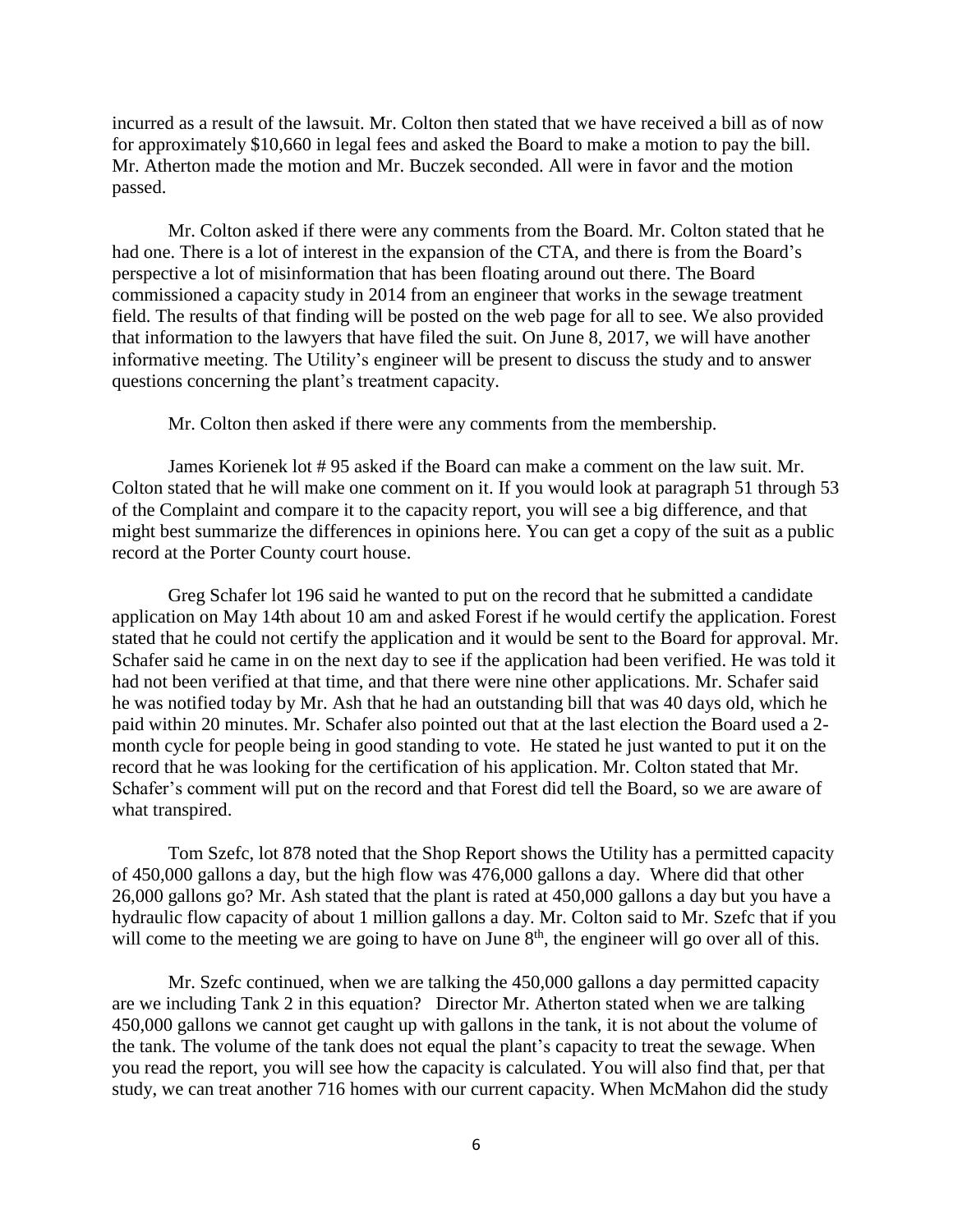existing Tanks 1 and 2 were eliminated from the capacity evaluation. We do have the capacity, but we do not have the redundancy needed to ensure reliable operations.

Paul Seamon, lot 347 said you must understand my total knowledge of this comes from the attorneys' meeting. One question is that the Board agreed with the attorneys not to count the vote. Why was it decided to count the vote, and why did you violate the agreement? Mr. Colton replied that you are asking a question that is in litigation and I cannot answer that, but I will tell you this: I was sitting next to our attorney and told him that we did not have an agreement. The opposition was to send us a document with the understanding that it would be turned around and an agreement would have to be finalized by 1 pm the following day, and that did not happen. We told them that we did not have an agreement around 2:50 pm. Since there is interest, I will tell you that at that Wednesday night meeting with the attorneys they had about a thirty-page complaint naming us. The meeting lasted for 4 hours. This whole CTA expansion process started in December. We had meetings in December and January. Letters were sent out. The night before the ballots were to be counted we were told to show up for that meeting or we were going to be sued. We showed up; it was not a good meeting.

Dawn Vician, lot 277 said what I am hearing from you is that there was no agreement. What I understand from talking to the attorneys is that there were six attorneys that left believing that there was a 30-day stay. When they found out late the next day, three or four of the attorneys ran to the court house with a motion to stop the vote. Your attorney was sitting in the judge's chamber, and they would not open the door so they could file the motion. Can you respond to that? Mr. Atherton stated that it was categorically untrue, and it will come out at the trial. Mrs. Vician asked, were you there? Mr. Atherton stated that he talked to his attorney, the one that was sitting in the judge's chamber. Mr. Atherton then stated that we are not going to discuss this and it will come out in court. Mrs. Vician stated that is fine I just want people to know what is going on.

Director Dan Clark stated that he was also at the meeting and that the Board never stated that they had an agreement, what they said is that they would consider staying the vote.

Mr. Colton stated that we would like to stay away from the he-said-she-said allegations. Are there anymore clarifying questions?

John Bullock, lot 929 said that back in December or January information was circulated concerning the CTA expansion. It showed the Shorewood subdivision and the connection for the new proposed subdivision. Where did the map come from? Mr. Colton stated that it came from the developer, Don Blum. Don Blum spoke up and stated that the map that was sent out was approved by Indiana DNR and Indiana American Water. Mr. Blum commented that we cannot take water out of the Lake Michigan water shed and Indiana American Water will not service us if we are out of the water shed. There was further discussion concerning the map and watershed.

Gary Maxwell, lot 87 had a general comment. He said it is a shame to me from what I hear, one party states that they are going to stay and then doesn't. This Board because you did not want to stay, is going to cost us a lot of money. Mr. Colton replied let me say this: we received a notice from Susan Vitello asking if we wanted to talk. Our lawyer responded on I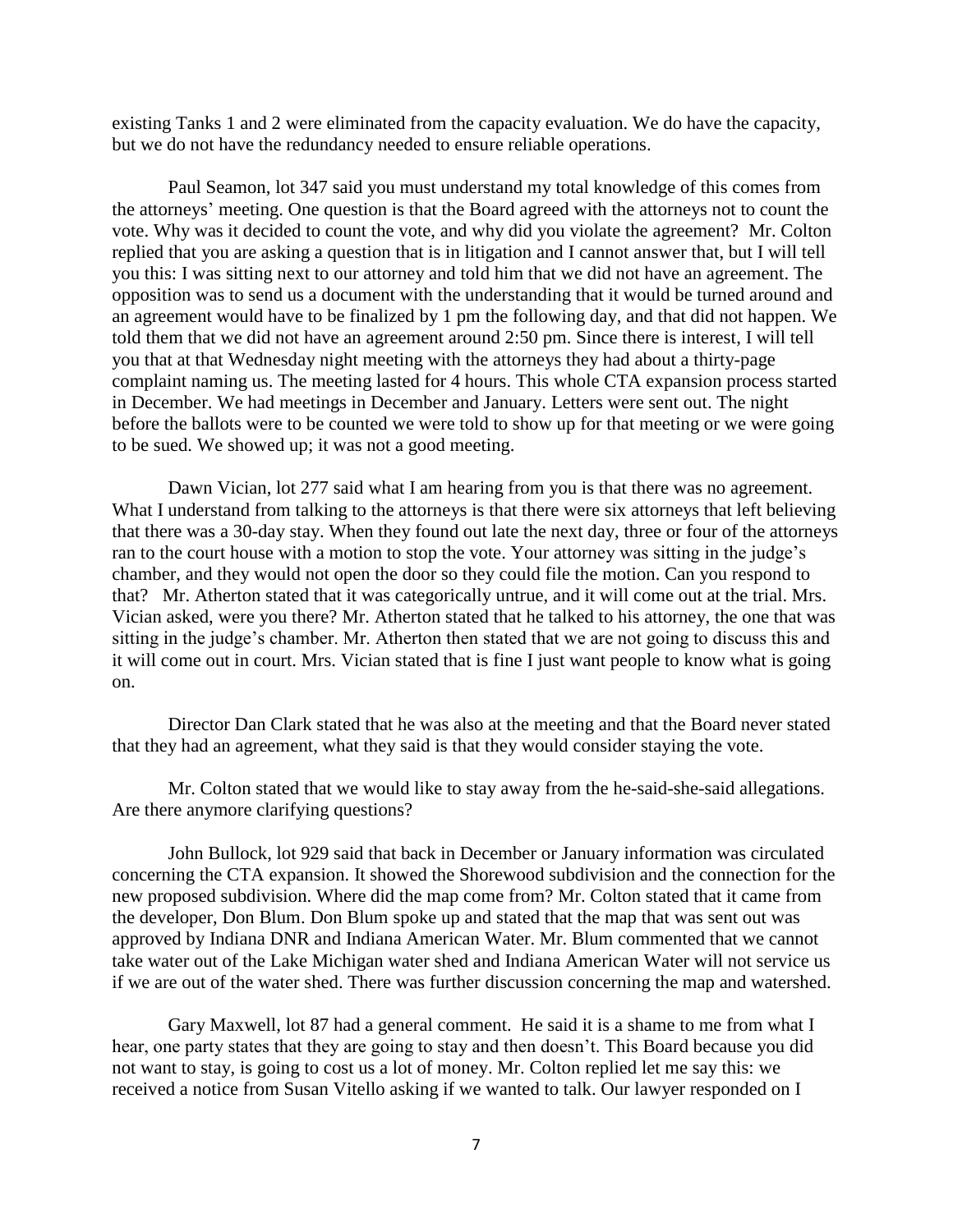believe Tuesday, saying yes we would like to talk. They filed suit on Friday. Mr. Maxwell stated that there should have been a red flag that went up, since you ignored it this Board is going to cost us a lot of money through attorney fees. Mr. Colton stated we can turn that statement around.

An unknown member asked if we are in a contract with the developer? Mr. Colton responded as of right now we are not in a contract. There is an obligation to move forward as a majority of the members voted to expand the CTA. There was a discussion again concerning the lawsuit. Mr. Clark stated that we would like nothing better for this to go away, that is why we are having the informative meeting. We invite the lawyers to come, let's discuss this, and become more educated on the issues at hand.

Wessel Bengston, lot 721 said I am just a stupid CPA. I have read a little bit on the class action suit. If there are any damages that are awarded, do the fice attorneys collect their part? I have written a lot of checks to attorneys. There was a discussion concerning attorney's fees, and that Shorewood Board is the only one paying attorney fees. Mr. Atherton stated that it is unfortunate that we should pay anything, however; we were not the ones that started this. All we are doing is defending ourselves; ourselves meaning Shorewood Forest Utilities, Inc. and we have a right to defend ourselves individually as well. We decided per the Bylaws to put the CTA expansion up for a vote by the Utility membership. Mr. Atherton noted that previously, prior to the change of the Bylaws of 2012, a previous Board made a unilateral decision to expand the CTA. It was done for Sagamore; it was done for Arbor Lakes, Edgewood, and Shellbourne and the membership had nothing to say about it. So now we are here to expand the CTA for the first time since we changed the Bylaws. We put it up for a vote by the membership, and we did it exactly the way the Bylaws state we have to do it. Word for word, step by step, and the majority of the people said yes. I would be just as happy if they would have said no.

Jim Carson, lot 69 said I give a lot of praise to the people that give their time to volunteer to be on the Board. I went to the meeting with the attorneys, and there was a lot of credibility sitting at the table, I thought that I had made a right decision. But now these people who brought this credibility to the table have brought some concerns that have me and a lot of other people nervous. It certainly sounded like legitimate concerns. They stated that they do not want this to happen until they got the information. I thought that they were going to come to you, they were going to get the information, and then we would talk about it and perhaps have a revote. Once all the information is out let us review it, we are not going to be convinced by the lawyers. We will be persuaded by the information. What we want from you is to tell us you are not going to make a commitment. Tell us you will get the information out and then have another vote.

Mr. Colton stated that the key issue is the capacity. Please go to the website and read the capacity study. That will help inform you. There was further discussion concerning the information that was sent, and the residents' concerns.

Mr. Clark stated that he is writing questions and answers to be posted on the web page.

There was a discussion concerning eminent domain. It was stated that all utilities have that provision in their bylaws, and it has been in our Bylaws since 1972. Shorewood Forest